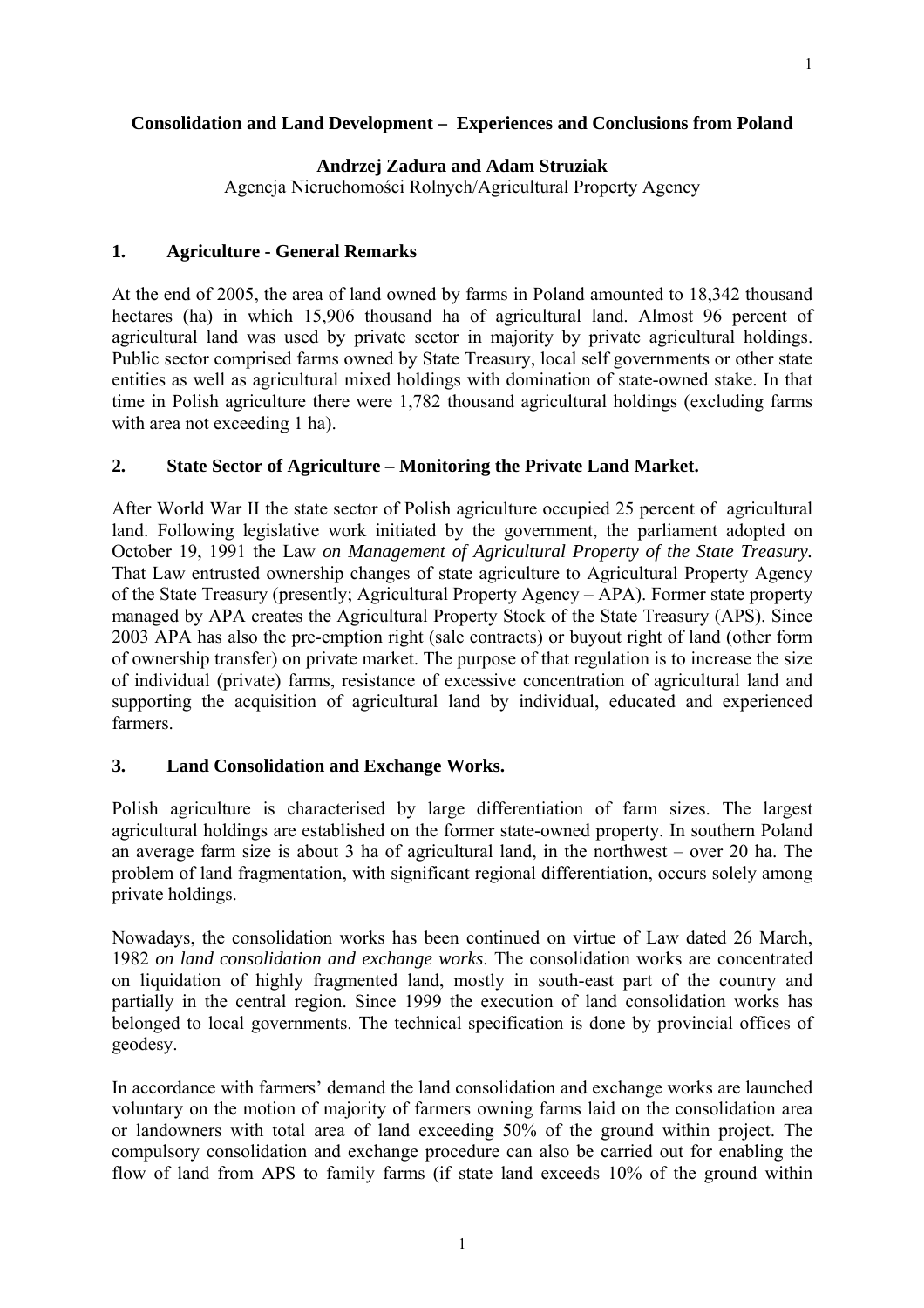$\mathcal{L}$ 

project). Till now, the compulsory land consolidation and exchange works have not significant importance.

# **4. Realization of Land Consolidation and Exchange Works.**

During the best period 1968 – 1998 the land consolidation and exchange works had been executed on the total area of 5,339 thousand ha of land (30 percent of total area of agricultural land). Yearly account of land consolidation and exchange works was extremely different; 431 thousand ha in 1978, and 10 thousand ha in 1997.

In 1999 the Council of Ministers approved the document titled *"The compact structural policy of development in rural areas and agriculture"* provides realization in 2000 -2006 land's consolidation and exchange works on the area of 340 thousand ha, what makes 48 thousand ha per year.

According to data reported by the Ministry of Agriculture and Rural Development the consolidation and exchange works had been executed in 2002 on 6,349 ha and 8,800 ha in 2003. Not sufficient size of works was explained, among others, by restricted possibility of national budget.

In 2003 the Ministry of Agriculture and Rural Development had prepared a new programme on consolidation and exchange works supported by Sectoral Operational Programme for Restructuring and Modernisation of the Food Sector and Rural Development. The programme assistance means a reimbursement of 100% of eligible costs, in which 80% comes from EU fund. It was planned that assistance of EU fund should enable to extend the consolidation and exchange works up to 15 thousand ha per year. The effect of that programme was visible in 2005 where land consolidation and exchange works had been executed on the area of 12, 208 ha.

# **5. Improvement of Farms' Space Structure – Activity of Agricultural Property Agency.**

The final effect of land consolidation and exchange works is the improvement of farms' space structure. With market reorientation of Poland's economy the improvement of farms structure has been accelerated by activity of APA and, after accession to EU, by growing interest in purchasing of agricultural land.

Since 1992 up to the end of 2005 APA took over into APS 4,711 thousand ha of land (more than 25 percent of total land used agriculturally). From that area 1,916 thousand ha have been permanently managed in which 1,586 thousand ha sold and 277 thousand ha distributed by gratuitous transfer to authorized institutions. At the end of 2005 APS accounted for 2,795 thousand ha in which 2,208 thousand ha were leased and 141 thousand ha managed on the basis of short term contracts. The remaining 446 thousand ha of APS land with lower fertility, named as "marginal land", is still waiting for distribution.

The former state properties mainly with the area up to 100 ha have increased a size of existing family farms. At the end of 2004 the private buyers and leaseholders had used 1,459 thousand ha of that land on the basis of 309 thousand contracts (4.7ha per contract on the average).